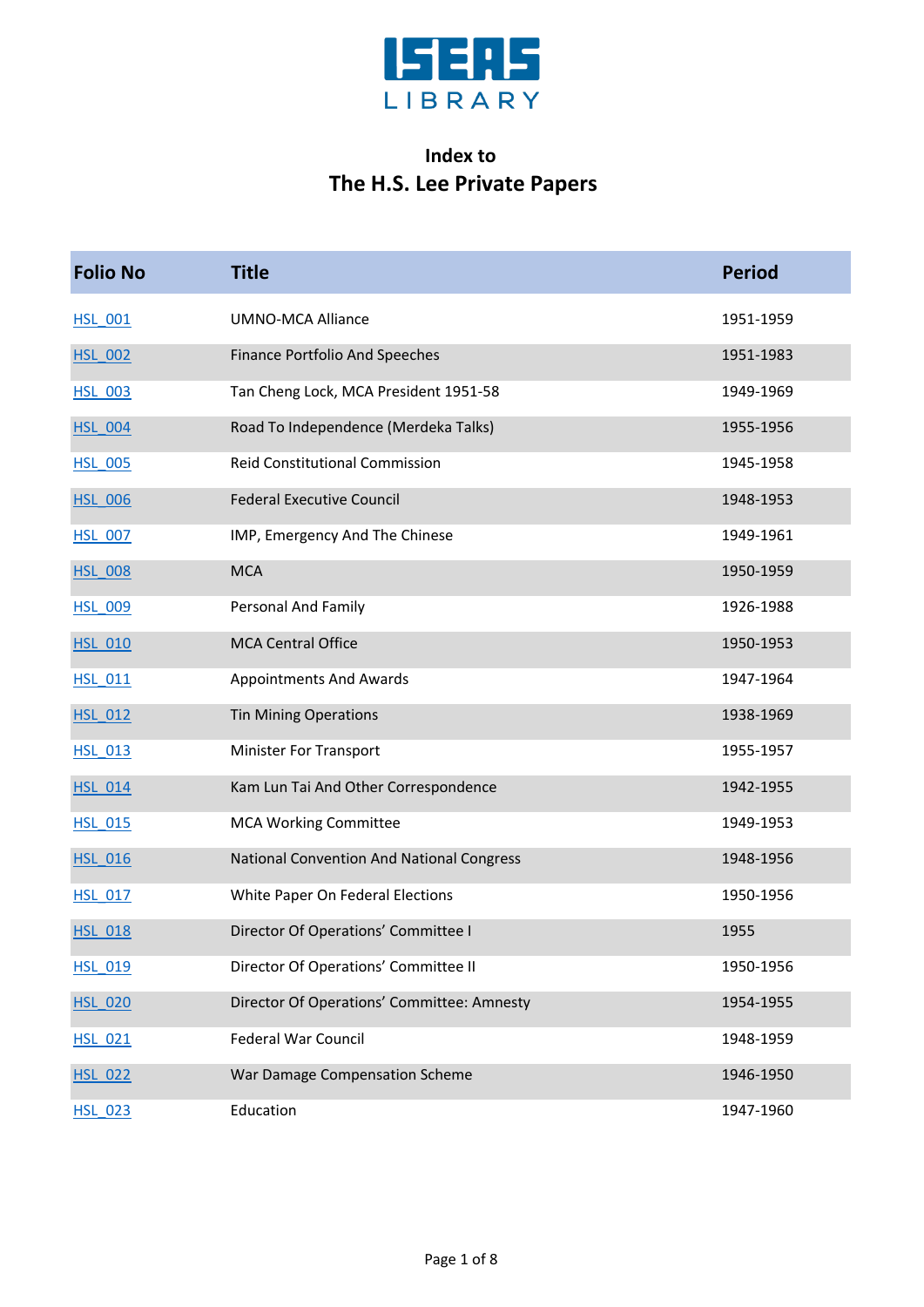

| <b>Folio No</b> | <b>Title</b>                              | <b>Period</b> |
|-----------------|-------------------------------------------|---------------|
| <b>HSL 024</b>  | <b>MCA and Chinese Affairs</b>            | 1947-1969     |
| <b>HSL 025</b>  | D & C Bank: Formation                     | 1965-1966     |
| <b>HSL 026</b>  | Politics And Status Of Royalty            | 1947-1956     |
| <b>HSL 027</b>  | HSL: News, Views And Interviews           | 1947-1986     |
| <b>HSL 028</b>  | Alliance                                  | 1951-1956     |
| <b>HSL 029</b>  | <b>MCA</b>                                | 1951-1956     |
| <b>HSL 030</b>  | Citizenship And Jus Soli                  | 1952-1956     |
| <b>HSL 031</b>  | <b>Emergency And Amnesty</b>              | 1951-1956     |
| <b>HSL 032</b>  | Elections                                 | 1952-1980     |
| <b>HSL 033</b>  | <b>Executive and Legislative Councils</b> | 1952-1956     |
| <b>HSL 034</b>  | Singapore: Politics And Administration    | 1952-1955     |
| <b>HSL 035</b>  | Education                                 | 1952-1958     |
| <b>HSL 036</b>  | Finance, Banking And Economy              | 1955-1983     |
| <b>HSL 037</b>  | <b>Honours Lists</b>                      | 1948-1971     |
| <b>HSL 038</b>  | Labour, Unions, Strikes                   | 1956          |
| <b>HSL 039</b>  | D & C Bank                                | 1967-1981     |
| <b>HSL_040</b>  | National Service And Manpower             | 1952          |
| <b>HSL 041</b>  | Tin Industry Worldwide                    | 1946-1954     |
| <b>HSL 042</b>  | <b>Tin Mining Associations</b>            | 1951-1955     |
| <b>HSL 043</b>  | Rice, Rubber And Petrol                   | 1951-1956     |
| <b>HSL 044</b>  | D & C Bank Group                          | 1972-1984     |
| <b>HSL_045</b>  | Golden Castle Finance I                   | 1964-1976     |
| <b>HSL 046</b>  | Tin Industry                              | 1946-1987     |
| <b>HSL 047</b>  | Selangor Chinese Chamber Of Commerce      | 1947-1954     |
| <b>HSL 048</b>  | <b>Bank Negara Conferences</b>            | 1972-1976     |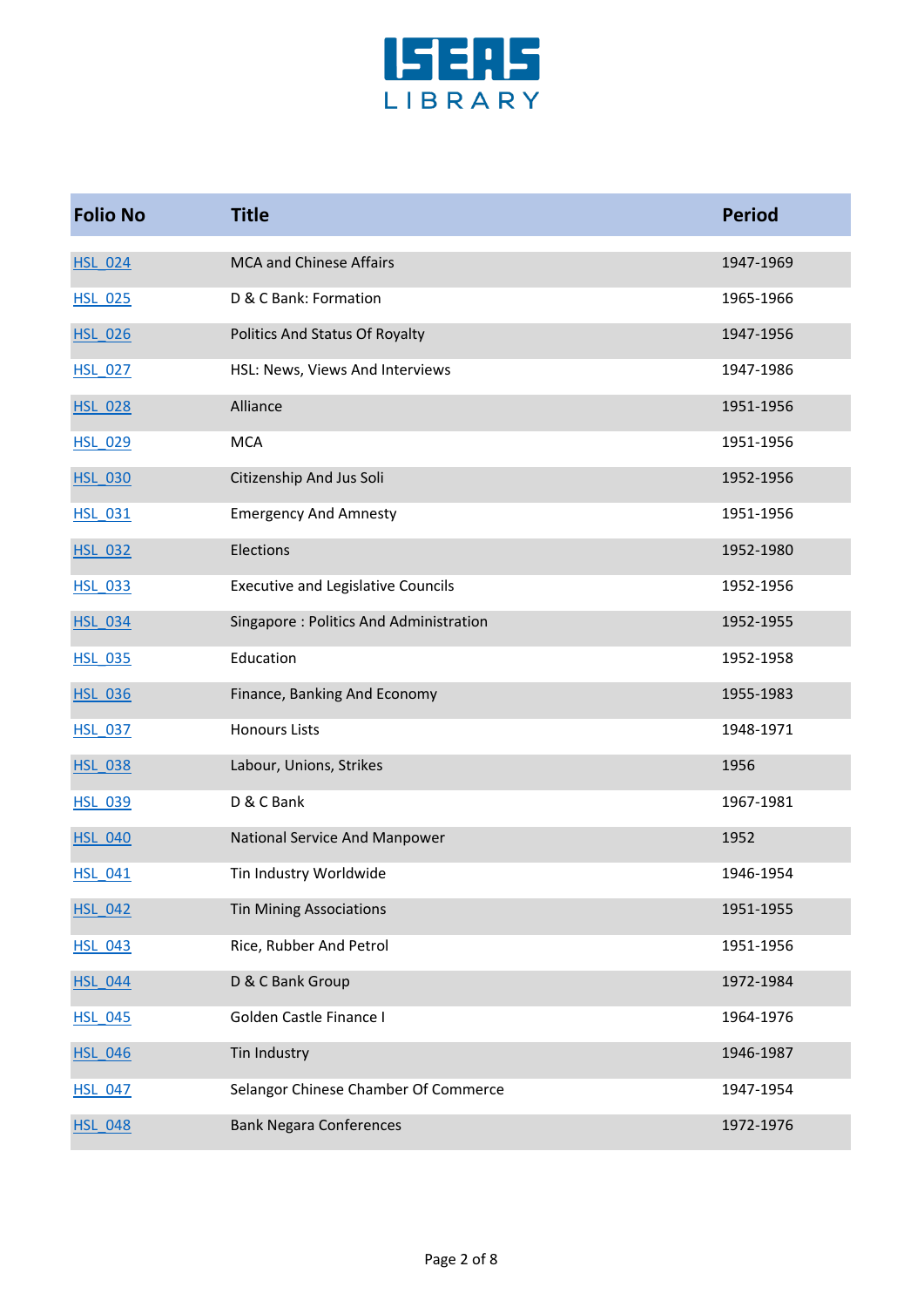

| <b>Folio No</b>              | <b>Title</b>                                      | <b>Period</b> |
|------------------------------|---------------------------------------------------|---------------|
| <b>HSL 049</b>               | <b>Private Properties</b>                         | 1927-1973     |
| <b>HSL 050</b>               | HS Lee and Sons Sdn Bhd                           | 1976-1995     |
| <b>HSL 051</b>               | Interests In China                                | 1952-1987     |
| <b>HSL 052</b>               | <b>Congratulatory Letters</b>                     | 1948-1983     |
| <b>HSL 053</b>               | Federal Legislation, Regulations                  | 1948-1981     |
| HSL 054 001 -<br>HSL 054 016 | <b>Executive Council Meetings</b>                 | 1948          |
| HSL 054 017                  | <b>Executive Council Meetings</b>                 | 1948          |
| HSL 054 018 -<br>HSL 054 032 | <b>Executive Council Meetings</b>                 | 1948-1949     |
| HSL 054 033                  | <b>Executive Council Meetings</b>                 | 1949          |
| HSL 054 034 -<br>HSL_054_035 | <b>Executive Council Meetings</b>                 | 1949          |
| HSL_054_036                  | <b>Executive Council Meetings</b>                 | 1950          |
| HSL 054 037 -<br>HSL 054 060 | <b>Executive Council Meetings</b>                 | 1949-1950     |
| HSL_055_001 -<br>HSL 055 010 | <b>Executive Council Minutes</b>                  | 1948          |
| HSL_055_011 -<br>HSL 055 028 | <b>Executive Council Minutes</b>                  | 1948-1949     |
| HSL_055_029                  | <b>Executive Council Minutes</b>                  | 1949          |
| HSL 055 030                  | <b>Executive Council Minutes</b>                  | 1948-1949     |
| HSL_055_031                  | <b>Executive Council Minutes</b>                  | 1950-1953     |
| <b>HSL 056</b>               | Standing Committee On Privileges                  | 1949-1959     |
| <b>HSL 057</b>               | Malayan Union: Estimates Revision Committee       | 1941-1948     |
| <b>HSL 058</b>               | <b>Federal Elections Committee</b>                | 1953-1954     |
| <b>HSL 059</b>               | Commonwealth Parliamentary Association: Formation | 1950-1951     |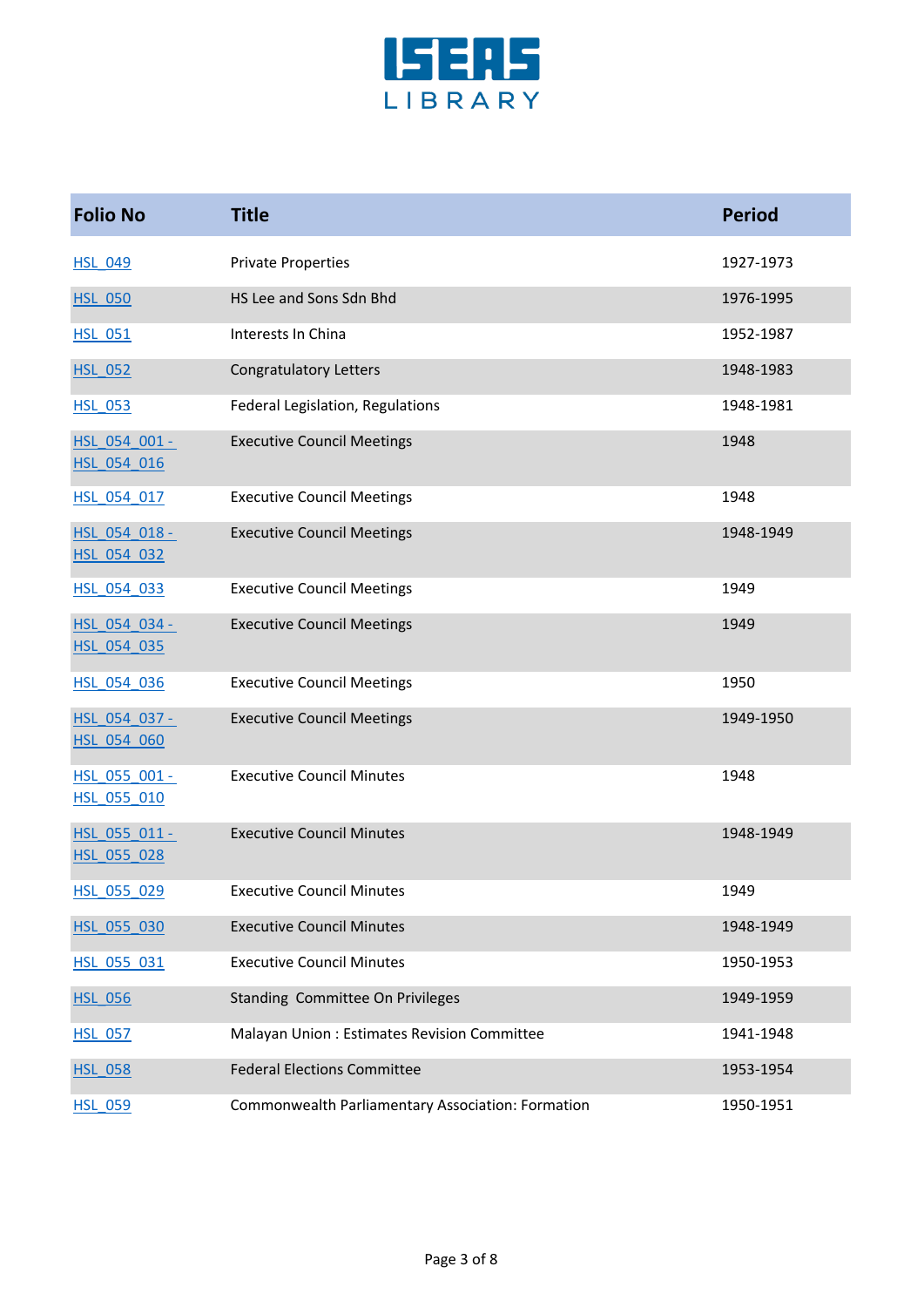

| <b>Folio No</b> | <b>Title</b>                                      | <b>Period</b> |
|-----------------|---------------------------------------------------|---------------|
| <b>HSL 060</b>  | <b>Coronation And Merdeka Celebrations</b>        | 1953-1957     |
| <b>HSL 061</b>  | Housing Trust, Malaya                             | 1950-1957     |
| <b>HSL 062</b>  | National Service And Manpower                     | 1951-1952     |
| <b>HSL 063</b>  | Associated Chinese Chamber of Commerce            | 1950-1952     |
| <b>HSL 064</b>  | Malayan Chamber of Mines and FMS Chamber of Mines | 1948-1952     |
| <b>HSL 065</b>  | FMS Chamber of Mines and Chamber of Commerce      | 1932-1955     |
| <b>HSL 066</b>  | International Tin Conference and Tin Study Group  | 1947-1950     |
| <b>HSL 067</b>  | UN Tin Conference, Geneva                         | 1950          |
| <b>HSL 068</b>  | <b>MCA Working Committee</b>                      | 1954-1955     |
| <b>HSL 069</b>  | <b>MCA General Committee</b>                      | 1951-1953     |
| <b>HSL 070</b>  | <b>MCA Finance Committee</b>                      | 1953-1958     |
| <b>HSL 071</b>  | <b>MCA Youth and Women</b>                        | 1951-1954     |
| <b>HSL 072</b>  | <b>MCA Central Office</b>                         | 1954          |
| <b>HSL_073</b>  | UMNO-MCA                                          | 1952-1954     |
| <b>HSL 074</b>  | <b>MCA Selangor</b>                               | 1949-1954     |
| <b>HSL 075</b>  | On-Tai Developments Sdn Bhd                       | 1977-1985     |
| <b>HSL 076</b>  | What Tin Mining Means To Malaya                   | 1951-1954     |
| <b>HSL 077</b>  | Mining Industry                                   | 1947-1956     |
| <b>HSL 078</b>  | War Damage Commission                             | 1950-1952     |
| <b>HSL 079</b>  | <b>State War Executive Committee</b>              | 1953-1957     |
| <b>HSL 080</b>  | Public Service Commission And Conference Of Banks | 1949-1955     |
| <b>HSL 081</b>  | US and Tin                                        | 1951          |
| <b>HSL_082</b>  | Legislative Council Panels                        | 1949-1953     |
| <b>HSL 083</b>  | Legislative Council Meetings                      | 1951-1952     |
| <b>HSL 084</b>  | <b>Executive Council Minutes</b>                  | 1951-1953     |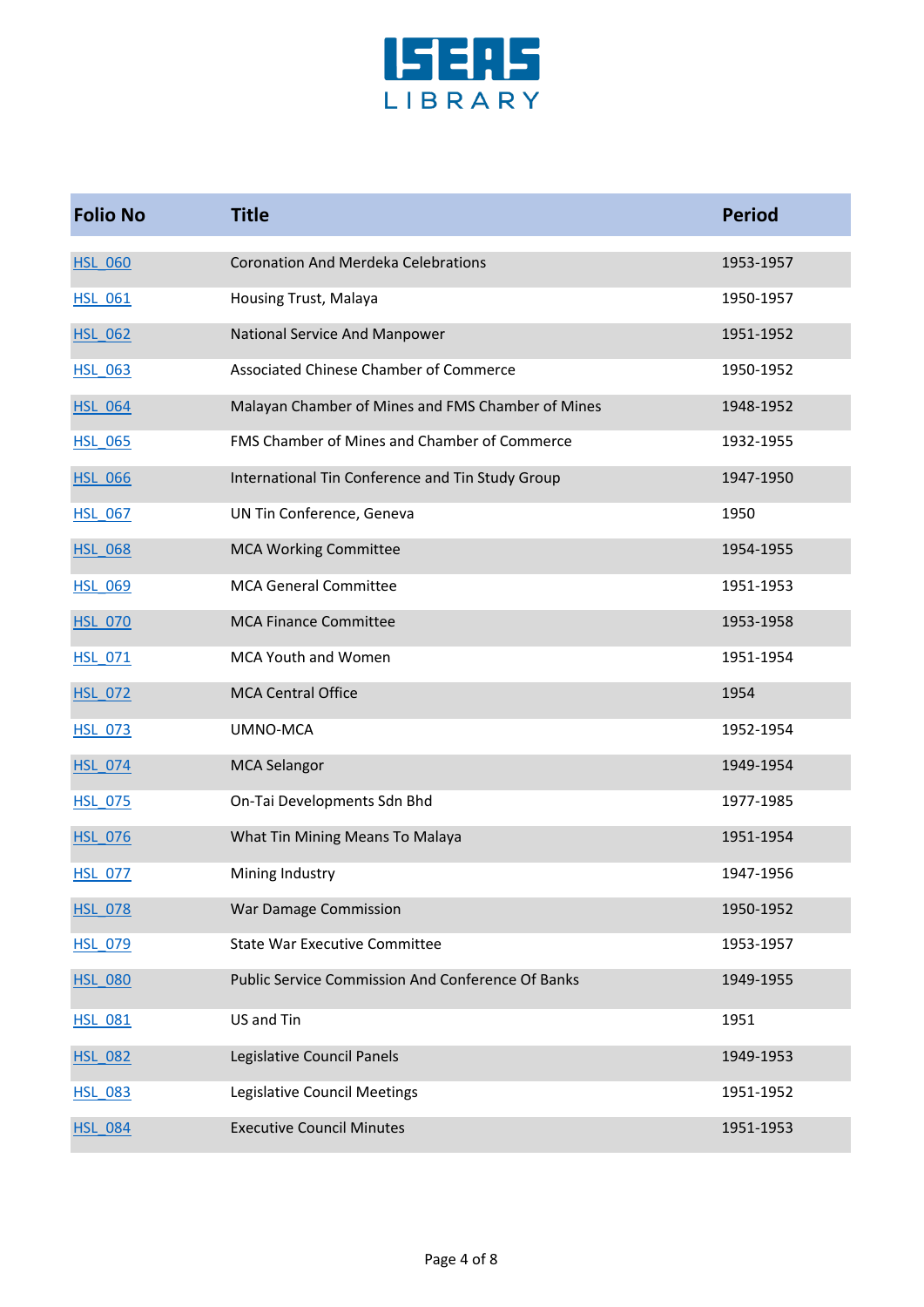

| <b>Folio No</b> | <b>Title</b>                                                   | <b>Period</b> |
|-----------------|----------------------------------------------------------------|---------------|
| <b>HSL 085</b>  | <b>Executive Council Meetings</b>                              | 1951          |
| <b>HSL 086</b>  | <b>Executive Council Meetings</b>                              | 1952          |
| <b>HSL 087</b>  | <b>Executive Council Meetings</b>                              | 1953-1957     |
| <b>HSL 088</b>  | D & C Bank I                                                   | 1976-1984     |
| <b>HSL 089</b>  | D & C Bank Managers' Conference                                | 1976-1985     |
| <b>HSL 090</b>  | D & C Bank Executive Directors                                 | 1972-1983     |
| <b>HSL 091</b>  | D & C Bank II                                                  | 1967-1985     |
| <b>HSL_092</b>  | D & C Bank Staff                                               | 1979-1987     |
| <b>HSL 093</b>  | D & C Bank Senior Officers                                     | 1977-1984     |
| <b>HSL 094</b>  | D & C Bank Nomura Merchant Bankers I                           | 1974-1981     |
| <b>HSL 095</b>  | D & C Bank Nomura Merchant Bankers II                          | 1981-1983     |
| <b>HSL 096</b>  | D & C Bank Nomura Merchant Bankers III                         | 1977-1982     |
| <b>HSL 097</b>  | Golden Castle Finance II                                       | 1969-1975     |
| <b>HSL 098</b>  | D & C Leasing Sdn Bhd                                          | 1981-1985     |
| <b>HSL 099</b>  | China Press Berhad                                             | 1949-1987     |
| <b>HSL_100</b>  | H.S. Lee Tin Mines                                             | 1929-1987     |
| <b>HSL 101</b>  | Federation of Kwan Tung Associations, Malaya                   | 1952-1982     |
| <b>HSL 102</b>  | Selangor Kwang Tung Association                                | 1950-1980     |
| <b>HSL 103</b>  | Wisma On-Tai                                                   | 1975-1984     |
| <b>HSL 104</b>  | Personal Matters And Children                                  | 1948-1988     |
| <b>HSL 105</b>  | Chinese Tin Mines Rehabilitation Loans Board                   | 1947-1952     |
| <b>HSL 106</b>  | Malayan Tin Producers Public Relations Management<br>Committee | 1952-1953     |
| <b>HSL 107</b>  | Associations: Tin, Commerce, Industry                          | 1950-1987     |
| <b>HSL 108</b>  | Government Advisory Panels And Reports                         | 1948-1963     |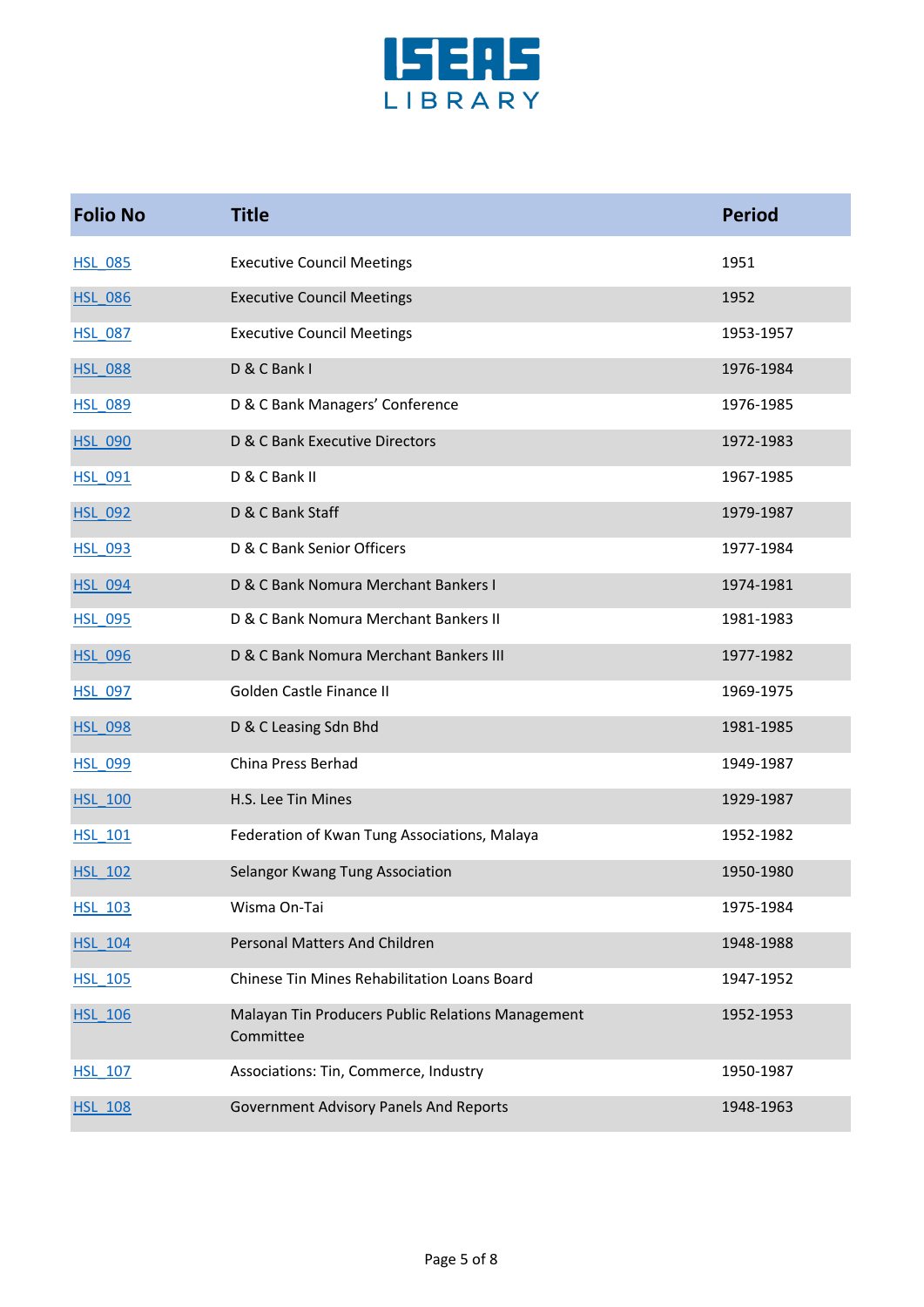

| <b>Folio No</b> | <b>Title</b>                                                         | <b>Period</b> |
|-----------------|----------------------------------------------------------------------|---------------|
| <b>HSL 109</b>  | Federation of Malaya Olympic Council                                 | 1957-1959     |
| <b>HSL 110</b>  | Singapore Legislature                                                | 1954-1955     |
| <b>HSL 111</b>  | Commonwealth Parliamentary Association 1953-54                       | 1953-1954     |
| <b>HSL 112</b>  | <b>GLEE Mining (Malaya) Ltd</b>                                      | 1959-1970     |
| <b>HSL 113</b>  | D & C Finance                                                        | 1969-1984     |
| <b>HSL 114</b>  | Financial and Investment Services for Asia (FISA)                    | 1978-1981     |
| <b>HSL 115</b>  | All-Malaya Koochow Association                                       | 1952-1985     |
| <b>HSL 116</b>  | <b>Community Service</b>                                             | 1952-1980     |
| <b>HSL 117</b>  | <b>Golf And Other Clubs</b>                                          | 1964-1988     |
| <b>HSL 118</b>  | Lady Templer TB Hospital Fund Registered                             | 1963-1984     |
| <b>HSL 119</b>  | Lady Templer Hospital                                                | 1957-1985     |
| <b>HSL 120</b>  | United Lee's Association                                             | 1972-1986     |
| <b>HSL 121</b>  | Letters from India                                                   | 1942          |
| <b>HSL 122</b>  | <b>Company Functions</b>                                             | 1966-1971     |
| <b>HSL 123</b>  | <b>Personal Finance And Assets</b>                                   | 1936-1988     |
| <b>HSL 124</b>  | <b>General News Clippings</b>                                        | 1938-1979     |
| <b>HSL 125</b>  | Monetary, Economic And Finance Conferences                           | 1957-1958     |
| <b>HSL 126</b>  | Miscellaneous Official Correspondence                                | 1956-1987     |
| <b>HSL 127</b>  | Social Engagements And Greeting Cards                                | 1950-1959     |
| <b>HSL 128</b>  | Malaya-US Relations                                                  | 1956-1958     |
| <b>HSL_129</b>  | Central Bank, Banking Ordnances And Law Of Secession                 | 1958-1965     |
| <b>HSL 130</b>  | International Bank for Reconstruction and Development,<br><b>IMF</b> | 1956-1957     |
| HSL 131         | Personal Correspondence                                              | 1959-1988     |
| <b>HSL 132</b>  | D & C Bank - Board of Directors                                      | 1979-1985     |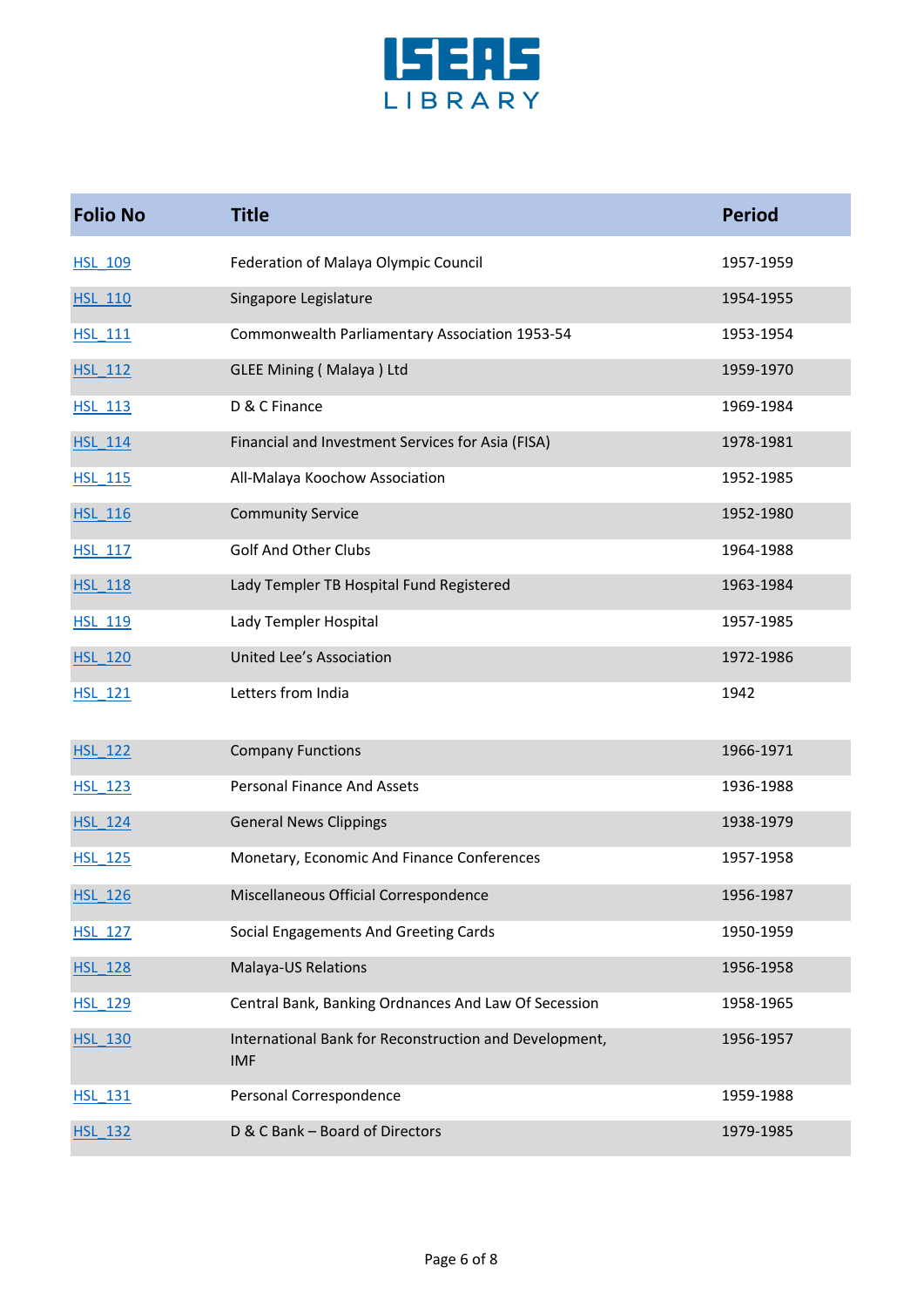

| <b>Folio No</b> | <b>Title</b>                                  | <b>Period</b> |
|-----------------|-----------------------------------------------|---------------|
| <b>HSL 133</b>  | D & C Bank - Executive Committee              | 1985          |
| <b>HSL 134</b>  | D & C Bank - Loan Committee                   | 1975-1984     |
| <b>HSL 135</b>  | Roxy Electric Industries (Malaysia) Bhd       | 1985-1988     |
| <b>HSL 136</b>  | <b>Tin Publications</b>                       | 1949-1954     |
| <b>HSL 137</b>  | D & C Bank - Internal audit                   | 1977-1985     |
| <b>HSL 138</b>  | D & C Bank - Credit facilities                | 1981-1985     |
| <b>HSL 139</b>  | D & C Bank - Annual Reports and Others        | 1966-1986     |
| <b>HSL 140</b>  | D & C Bank - Administration                   | 1966-1985     |
| <b>HSL 141</b>  | D & C Bank III                                | 1966-1985     |
| <b>HSL 142</b>  | D & C Bank - Profit and loss accounts reports | 1972-1984     |
| <b>HSL 143</b>  | D & C Bank - Circulars                        | 1966-1988     |
| <b>HSL 144</b>  | D & C Bank - Correspondence                   | 1965-1986     |
| <b>HSL 145</b>  | D & C Bank - Branches                         | 1967-1985     |
| <b>HSL_146</b>  | Member for Railways and Ports                 | 1949-1959     |
| <b>HSL 147</b>  | Member for Railways and Ports                 | 1953-1956     |
| <b>HSL 148</b>  | D & C Finance - Correspondence                | 1969-1985     |
| <b>HSL 149</b>  | Malayan Union : Income Tax 1947               | 1947-1949     |
| <b>HSL 150</b>  | <b>Institute of Bankers</b>                   | 1974-1986     |
| <b>HSL_151</b>  | Ampang Chinese Tin Mines Security Committee   | 1950-1958     |
| <b>HSL 152</b>  | Government Gazette (Warta Kerajaan)           | 1953-1971     |
| <b>HSL 153</b>  | H.S. Lee Income Tax                           | 1951-1987     |
| <b>HSL 154</b>  | D & C Nomura Merchant Bankers IV              | 1984-1985     |
| <b>HSL 155</b>  | D & C Nomura Merchant Bankers V               | 1974-1985     |
| <b>HSL 156</b>  | D & C Nomura Merchant Bankers VI              | 1972-1986     |
| <b>HSL 157</b>  | D & C Leasing Sdn Bhd: Formation              | 1979-1981     |